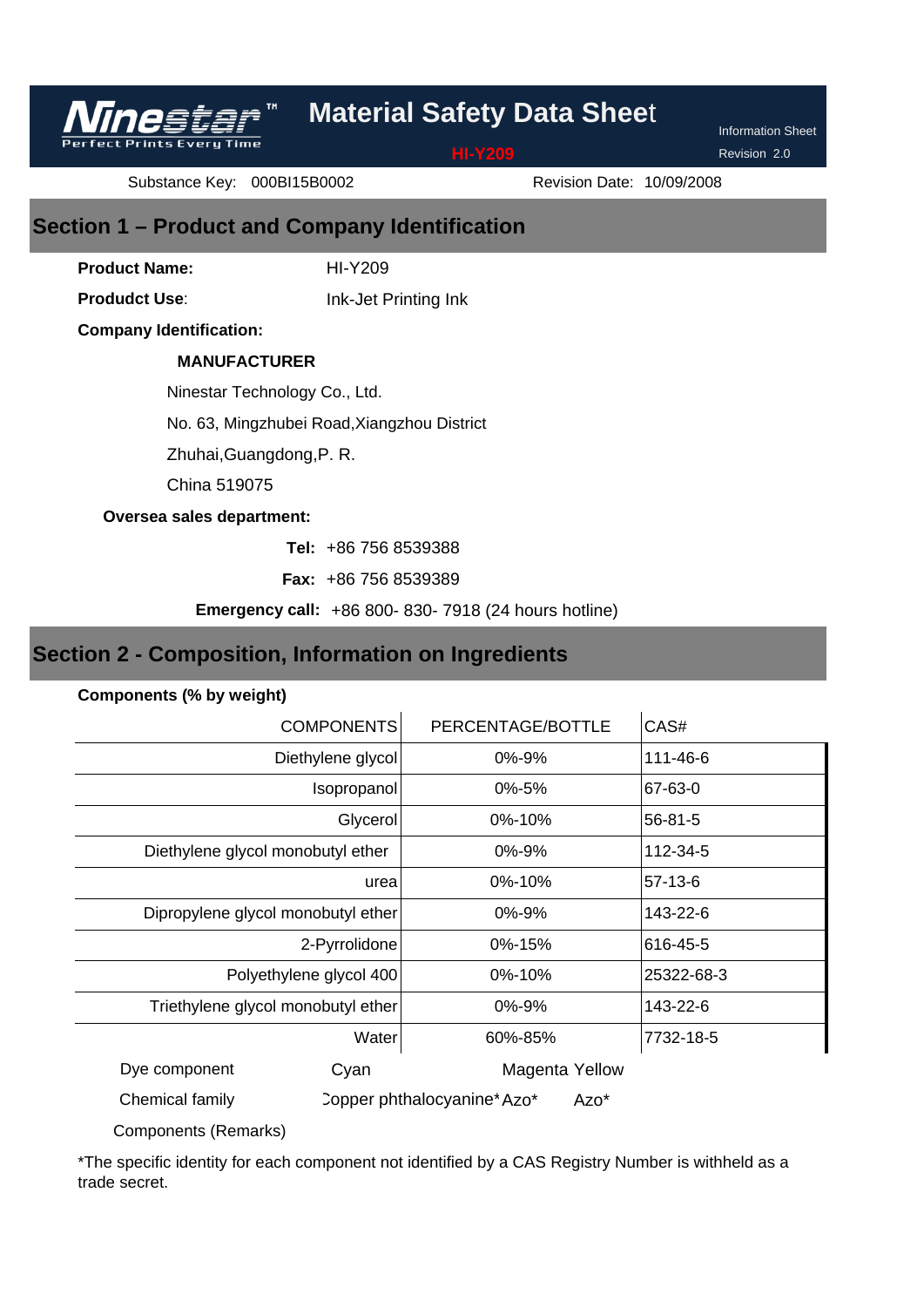

Information Sheet Revision 2.0

## **Section 3 – Hazards Identification**

## **Potential Health Effects**

THIS PRODUCT CAN BE USED SAFELY WHEN USED AS DIRECTED AND WHEN APPLICABLE SAFETY PRECAUTIONS ARE FOLLOWED.

## PETENTIAL HEALTH EFFECTS FROM PRODUCT

Potential routes of overexposure to this product are skin contact, eye contact and inhalation of vapor.

Ingestion is not expected to be a significant route of exposure for this product under normal use conditions.

There is no toxicity data available for this specific formulation. Any potential hazards are presumed to be due to exposure to the components.

## **ADDITIONAL HEALTH EFFECTS**

Since this mixture has not been tested as a whole to determine the hazards by all routes of exposure, information is provided for each hazardous component of the mixture to meet requirements of OSHA's Hazard Communication Standard (29 CFR 1910.1200). The effects noted occur from exposure to the pure component unless other noted.

## **INFORMATION FOR COMPONENTS**

## **Diethylene glycol**

Eye Contact - May cause eye irritation.

Skin Contact - May cause skin irritation.

Effects of Overexposure - Excessive exposure may cause gastrointestinal disturbances, nausea, headache and vomiting.

## **Isopropanol**

Eye Contact - Contact with eyes may result in irritation.

Skin Contact - Contact with the skin may result in irritation.

Inhalation - Inhalation may result in respiratory irritation.

Ingestion - Ingestion may result in gastric disturbances.

Chronic Overexposure Effects - Developmental toxicity was seen in the offspring of rats at doses that were maternally toxic.

## **Diethylene glycol monobutyl ether**

Eye Contact - Contact with eyes may result in irritation.

Skin Contact - Contact with the skin may result in irritation.

Inhalation - Inhalation may result in respiratory irritation.

Ingestion - Ingestion may result in gastric disturbances.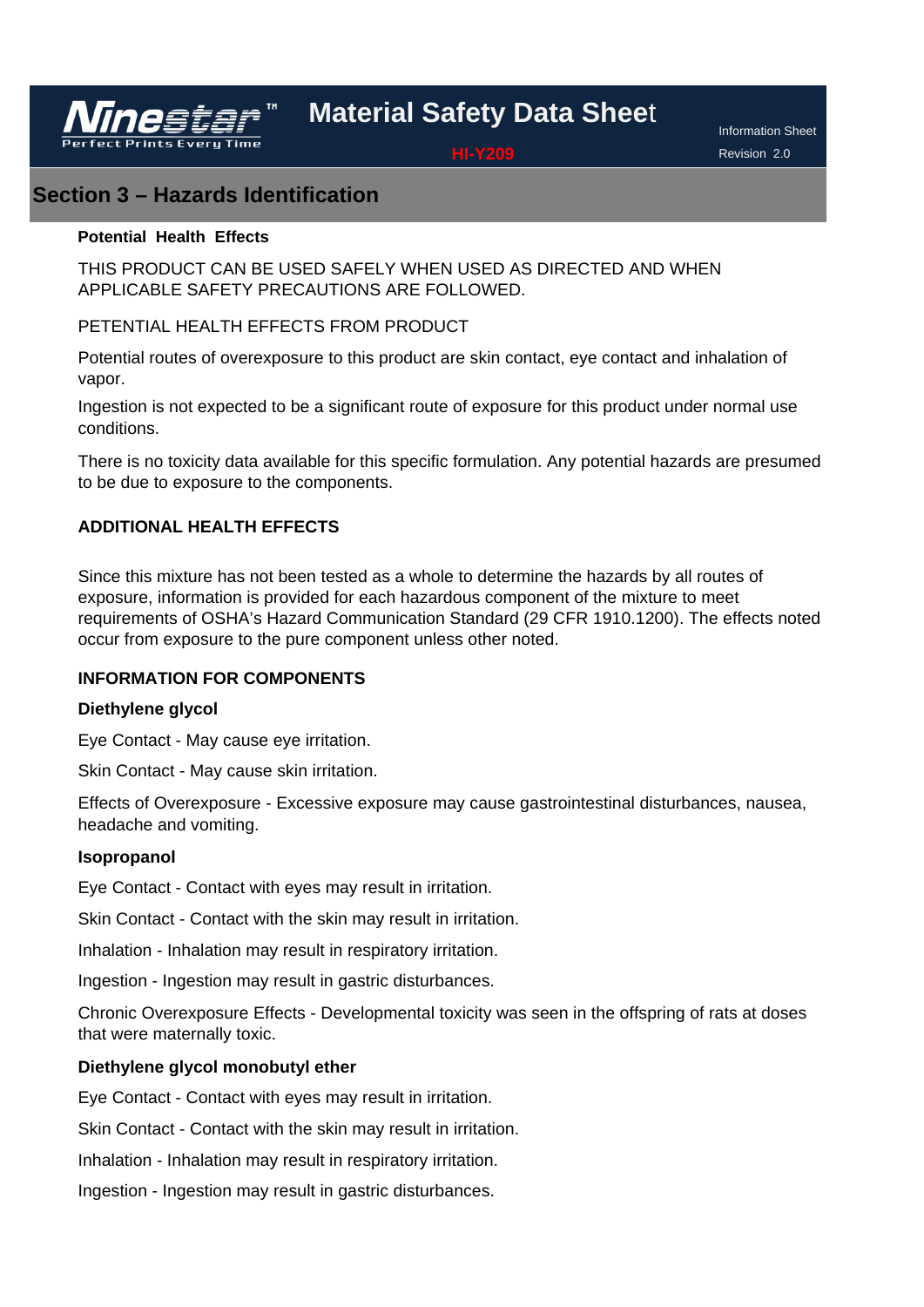Information Sheet Revision 2.0

Chronic Overexposure Effects - Developmental toxicity was seen in the offspring of rats at doses that were maternally toxic.

## **Glycerol**

Eye Contact - May cause eye irritation.

Skin Contact - May cause skin irritation.

Effects of Overexposure - Excessive exposure may cause gastrointestinal disturbances, nausea, headache and vomiting.

## **UREA**

Eye Contact -Effects on exposure: Irritation can occur upon contact with eyes. Skin Contact-Repeated or prolonged contact with skin may cause reddening, irritation and inflammation.

Inhalation-Mild irritation of the respiratory system may occur upon inhalation.

Ingestion Mild irritation of gastrointestinal tract may occur upon ingestion.

## **Dipropylene glycol monobutyl ether**

Eye Contact - May cause eye irritation.

Skin Contact - May cause skin irritation.

Effects of Overexposure - Excessive exposure may cause gastrointestinal disturbances, nausea, headache and vomiting.

## **2-Pyrrolidone**

Eye Contact - Contact with eyes may result in irritation.

Skin Contact - Contact with the skin may result in irritation.

Inhalation - Inhalation may result in respiratory irritation.

Ingestion - Ingestion may result in gastric disturbances.

## **Polyethylene glycol 400**

Eye Contact - May cause eye irritation. Symptoms of exposure may include eye irritation or burning sensation.

Skin Contact - Prolonged or repeated contact may dry skin and cause irritation. Symptoms of exposure may include drying, cracking or inflammation of skin.

Inhalation - May cause respiratory tract irritation. Symptoms of exposure may include nasal discharge, hoarseness, coughing, chest pain and breathing difficulty.

Ingestion - Essentially non-toxic.

## **Triethylene glycol monobutyl ether**

Eye Contact - May cause eye irritation.

Skin Contact - May cause skin irritation.

Effects of Overexposure - Excessive exposure may cause gastrointestinal disturbances, nausea, headache and vomiting.

Carcinogenicity Information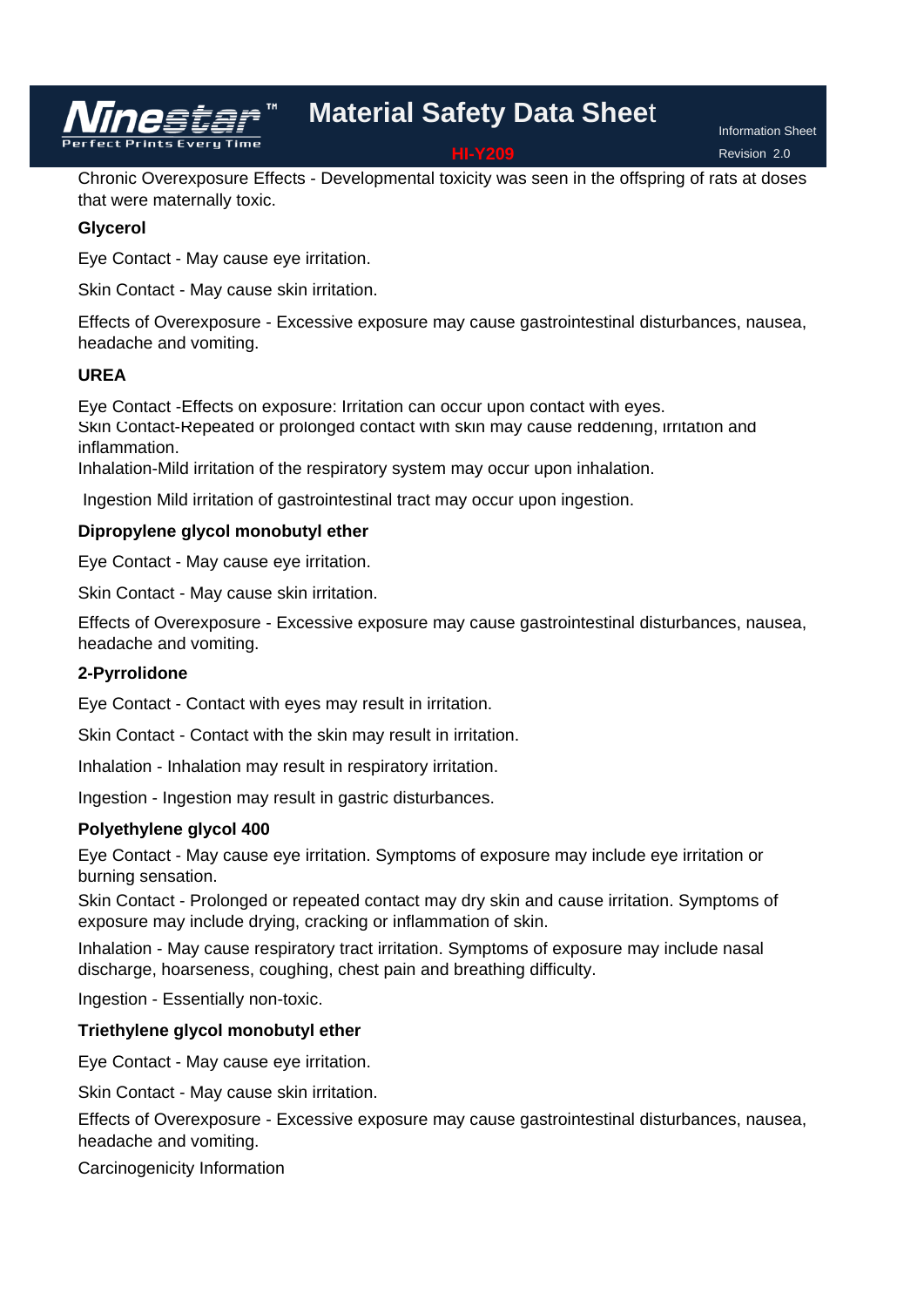Information Sheet Revision 2.0

None of the components present this material at concentrations equal to or greater than 0.1% are listed by IARC, NTP, OSHA or other as a carcinogen.

# **Section 4 - First Aid Measures**

Vīnestar

## **First Aid**

| Eyes: | Immediately flush eyes with plenty of water for at least 15 minutes in case of contact.<br>Call a physician.                                            |
|-------|---------------------------------------------------------------------------------------------------------------------------------------------------------|
| Skin: | Immediately flush skin with plenty of water for at least 15 minutes while removing<br>contaminated clothing. Wash clothing before reuse.                |
|       | Ingestion is not an expected route of exposure during normal use of the product. If<br>Ingestion: ingested, consult a physician.                        |
|       | Inhalation If inhaled, remove to fresh air. If not breathing, give artificial respiration. If breathing is<br>difficult, give oxygen. Call a physician. |

## **Section 5 - Fire Fighting Measures**

## **Flammable Properties**

Flash Point: >93.3 °C (>200 °F)

Method : Closed Cup

Approximate Flammable Limits in Air, % by Volume

LEL : Not available

UEL: Not available

Autoignition Temperature: Not available

Product is a nonflammable water-based solution.

Hazardous combustion products (gases/vapors) produced in fire can include carbon monoxide, carbon dioxide, nitrogen oxides, and smoke.

## **Extinguishing Media**

Use media appropriate for surrounding material.

## **Fire Fighting Instructions**

This product is not flammable. Use normal firefighting procedures for the area

# **Section 6 - Accidental Release Measures**

## **Safeguards (Personnel)**

NOTE: Review FIRE FIGHTING MEASURES and HANDLING (PERSONNEL) sections before proceeding with clean-up. Use appropriate PERSONAL PROTECTIVE EQUIPMENT during clean-up.

## **Initial Containment**

Dike spill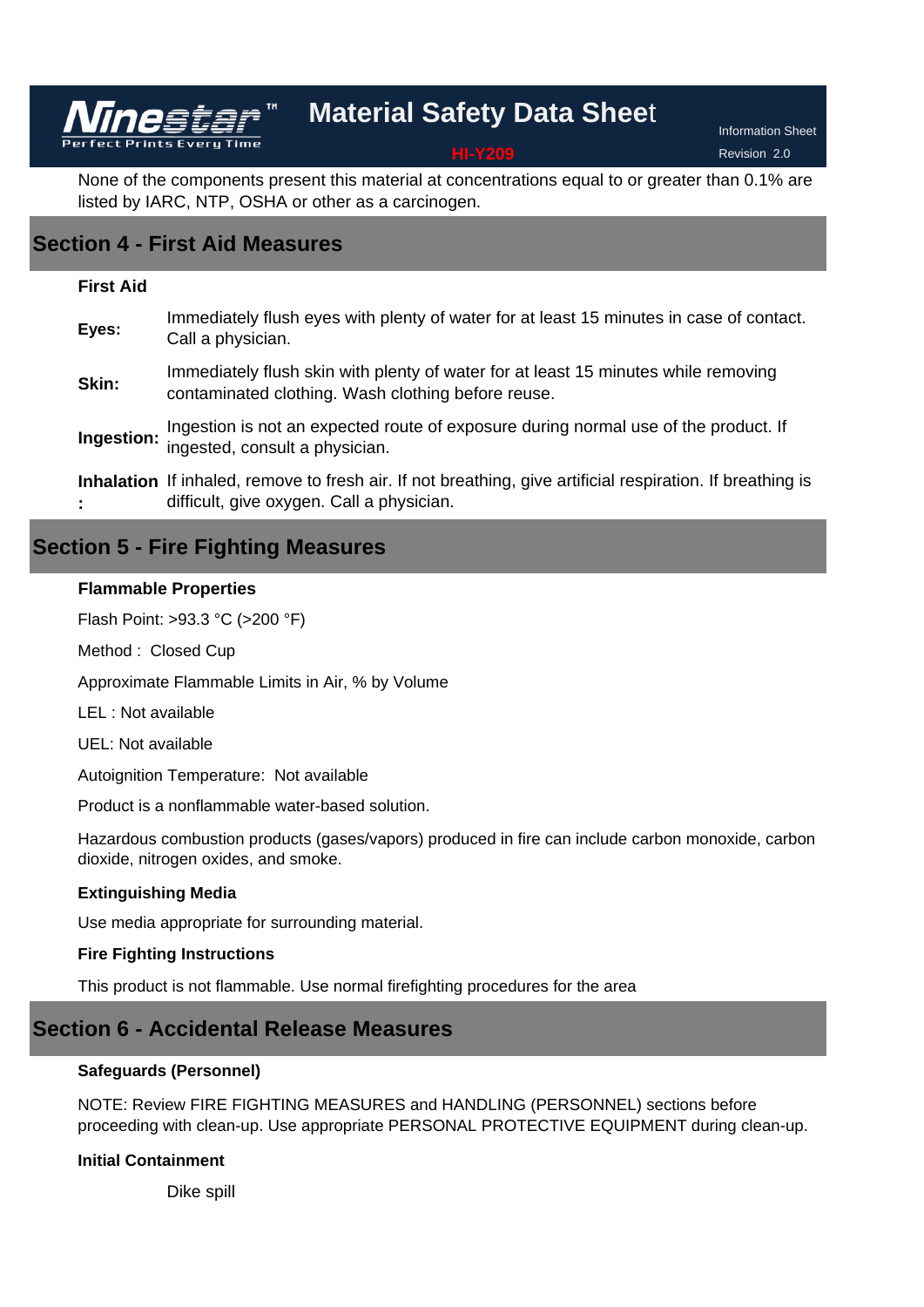

Information Sheet Revision 2.0

**Spill Clean Up**

Soak up with absorbent material.

# **Section 7 - Handling and Storage**

## **Handling (Personnel)**

Avoid contact with eyes, skin, or clothing.

# **Section 8 - Exposure Controls, Personal Protection**

## **Personal Protective Equipment**

## EYE/FACE PROTECTION

Wear safety glasses. Wear coverall chemical splash goggles and face shield when the possibility exists for eye and face contact due to splashing or spraying of the material.

## **RESPIRATORS**

Respirators are not needed for normal use.

## **PROTECTIVE CLOTHING**

If there is potential for significant dermal contact wear appropriate impervious clothing and gloves.

## **Applicable Exposure Limits and Exposure Data**

## **WATER**

PEL (OSHA) : None Established

TLV (ACGIH) : None Established

LD50 (rat, oral) : >90 mL/kg (RTECS)

LC50 (rat, inhalation/4 hr.) : No data available

## **Diethylene glycol**

PEL (OSHA) : None Established

TLV (ACGIH) : None Established

LD50 (rat, oral) : >12565mg/kg(RTECS)

LC50 (rat, inhalation/4 hr.) : No data available

## **Isopropanol**

PEL (OSHA) : None Established

TLV (ACGIH) : None Established

LD50 (rat, oral) : >5.47g/kg(RTECS)

LC50 (rat, inhalation/4 hr.) : No data available

### **Diethylene glycol monobutyl ether**

PEL (OSHA) : None Established

TLV (ACGIH) : None Established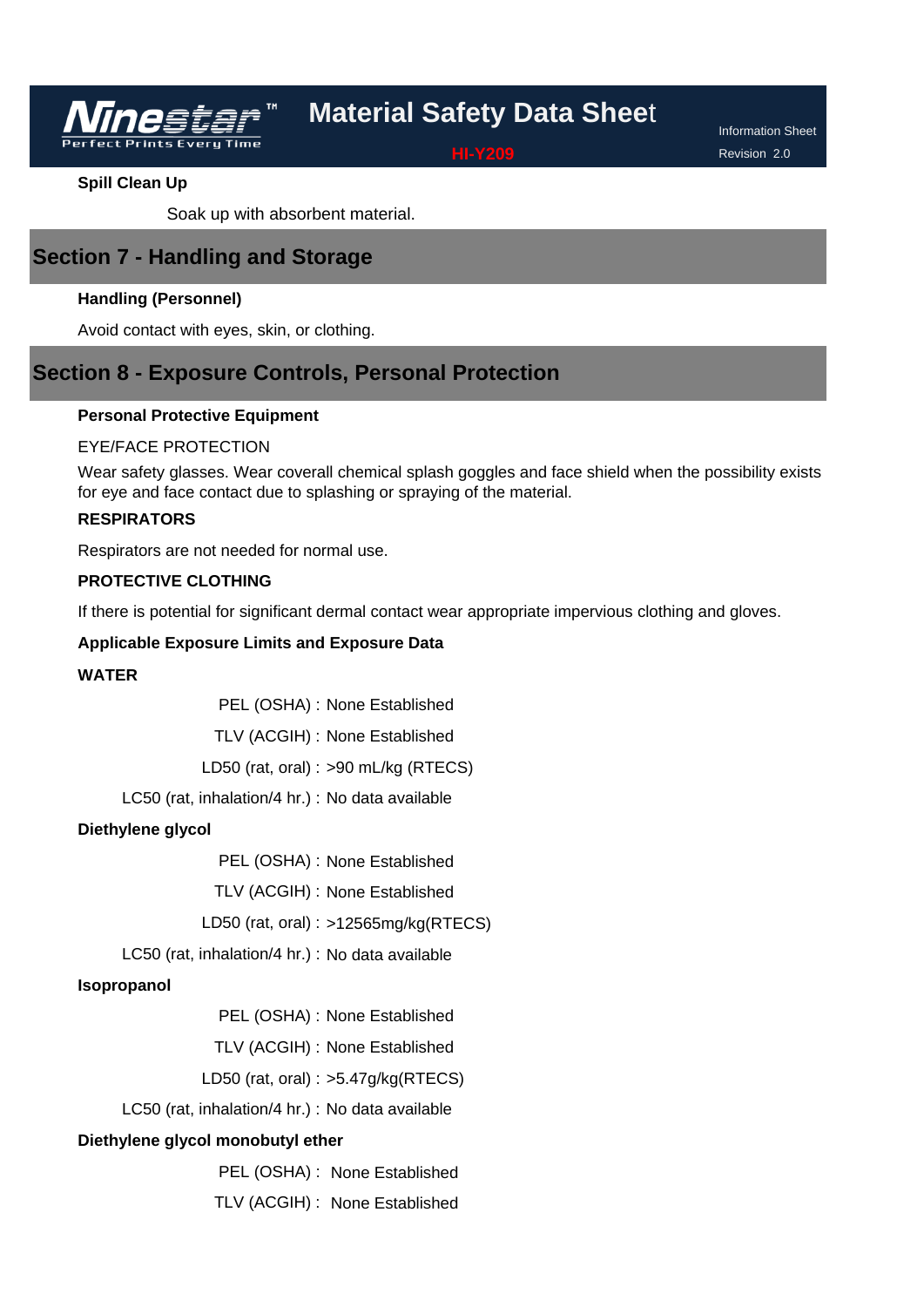Information Sheet Revision 2.0

LD50 (rat, oral) : None Established LC50 (rat, inhalation/4 hr.) : No data available PEL (OSHA) : None Established TLV (ACGIH) : None Established **Glycerol**

LD50 (rat, oral) :  $>5.2$  g/kg(RTECS)

LC50 (rat, inhalation/4 hr.) : No data available

## **UREA**

PEL (OSHA) : None Established

TLV (ACGIH) : None Established

LD50 (rat, oral) : >14.3g/kg(RTECS)

LC50 (rat, inhalation/4 hr.) : No data available

### **Diprolene glycol monobutyl ether**

PEL (OSHA) : None Established

TLV (ACGIH) : None Established

LD50 (rat, oral) : >14.3g/kg(RTECS)

LC50 (rat, inhalation/4 hr.) : No data available

## **2-Pyrrolidone**

PEL (OSHA) : None Established

TLV (ACGIH) : None Established

LD50 (rat, oral) : >5000mg/kg(RTECS)

LC50 (rat, inhalation/4 hr.) : No data available

### **Polyethylene glycol 400**

PEL (OSHA) : None Established

TLV (ACGIH) : None Established

LD50 (rat, oral) : >384000mg/kg(RTECS)

LC50 (rat, inhalation/4 hr.) : No data available

### **Triethylene glycol monobutyl ether**

PEL (OSHA) : None Established

TLV (ACGIH) : None Established

LD50 (rat, oral) :  $_{>14.3g/kg(RTECS)}$ 

LC50 (rat, inhalation/4 hr.) : No data available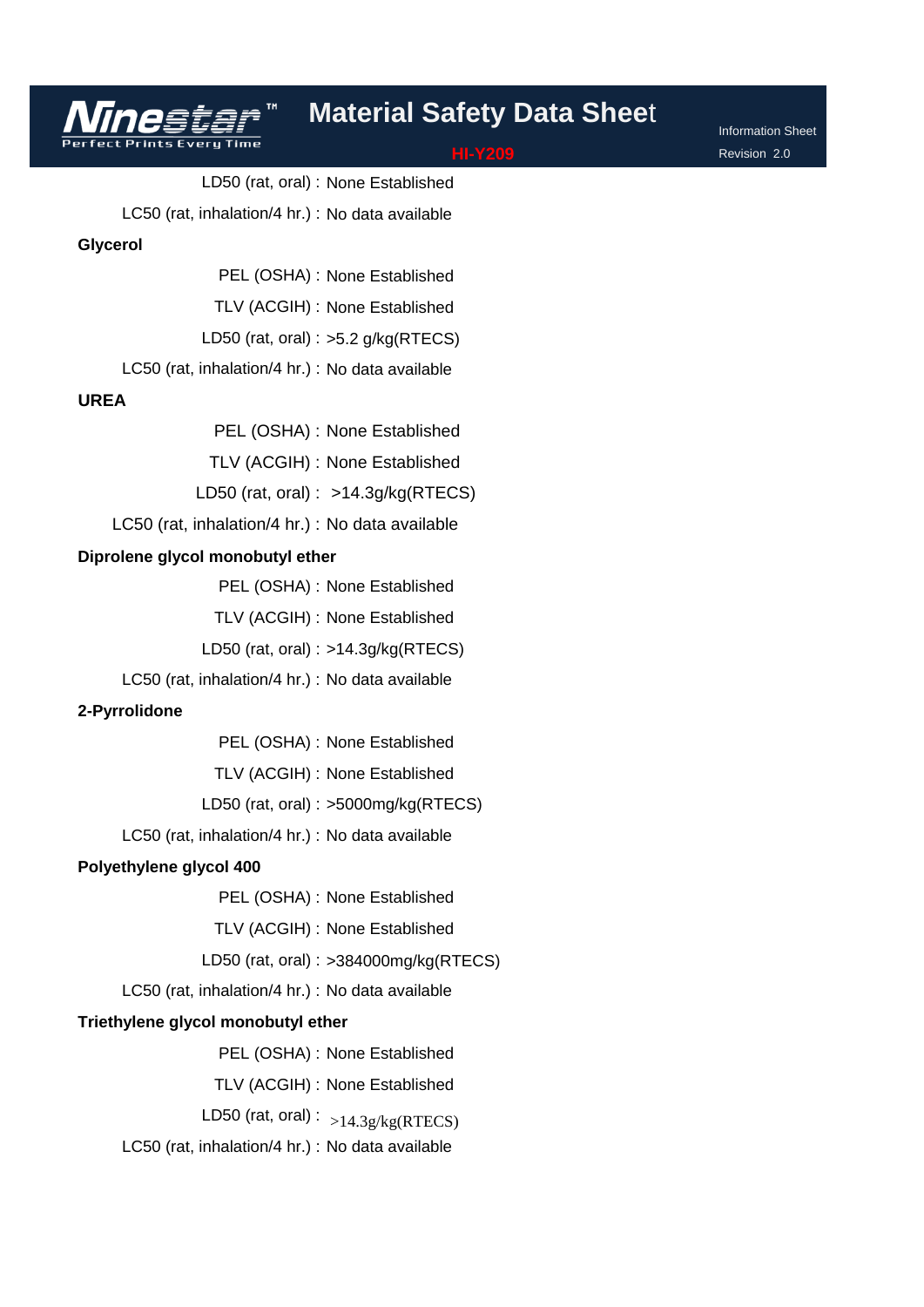

Information Sheet Revision 2.0

**Section 9 - Physical and Chemical Properties** 

## **Physical Data**

Form : Liquid Color: HI-Y209 Odor: Slight Solubility in Water : Miscible pH : 7~9 Specific Gravity :  $> 1$ 

## **Other Information**

Flash Point : >93.3 °C (>200 °F)

Method : Closed Cup

Approximate Flammable Limits in Air, % by Volume

LEL : Not Available

UEL : Not Available

Autoignition Temperature : Not Available

# **Section 10 - Stability and Reactivity**

## **Chemical Stability:**

Stable under normal temperatures and pressures.

## **Incompatibilities with Other Materials:**

None reasonably foreseeable.

### **Decomposition:**

Decomposition does not occur during normal use.

## **Polymerization:**

Polymerization will not occur.

# **Section 11 - Toxicological Information**

## **Animal Data**

No data available for product.

## **Section 12 - Ecological Information**

## **Ecotoxicity:**

No data available for product.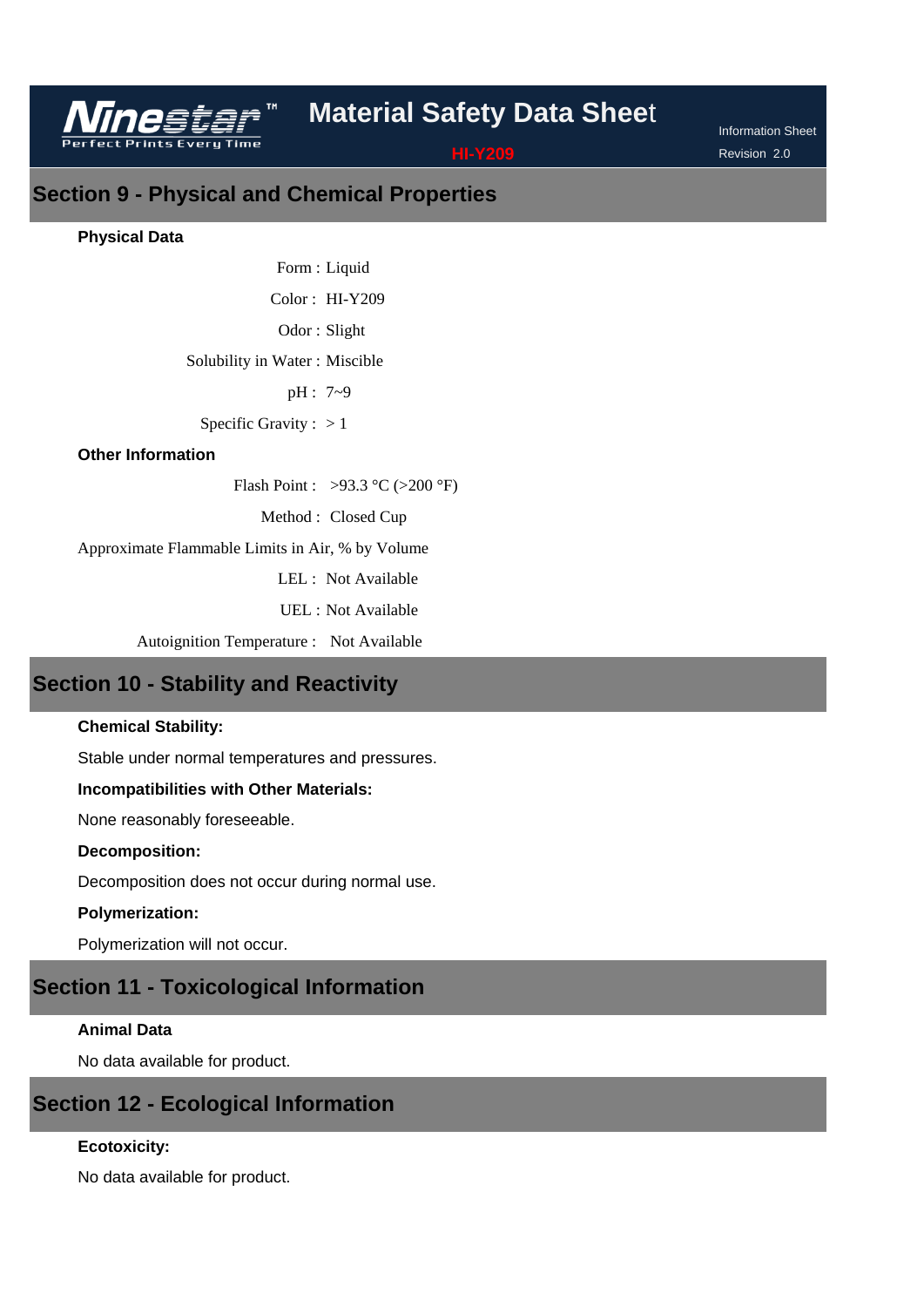

Information Sheet Revision 2.0

## **Physical:**

No information available.

## **Other:**

No information available.

## **Section 13 - Disposal Considerations**

## **Waste Disposal**

DO NOT DISCARD INTO ANY SEWERS, INTO ANY BODY OF WATER, OR ON THE GROUND.

Treatment, storage, transportation, and disposal must be in accordance with applicable Federal, State/Provincial, and Local laws and regulations.

## **Section 14 - Transport Information**

(Not meant to be all inclusive)

DOT (Domestic Surface) : Not regulated

ICAO/IATA (Air) : Not regulated

IMO/IMDG (Ocean) : Not regulated

## **Section 15 - Regulatory Information**

### **U.S. Regulations**

Federal Regulations

TSCA Inventory Status –

All components of this product are listed, or exempt from listing, on the TSCA 8(b) chemical inventory.

TSCA Section 12(b) Export Notification –

This product can contain: None

## **European Union Regulations**

EU Inventory Status –

All components of this product are listed, or are exempt from listing, on the EINECS chemical inventory.

Transport Information –

This product is not classified as dangerous within the meaning of transport regulations.

Labeling –

This product does not need to be labeled in accordance with EC-Directive 1999/45/EC.

1

# **Section 16 - Additional Information**

## **HMIS® Rating**

Health :